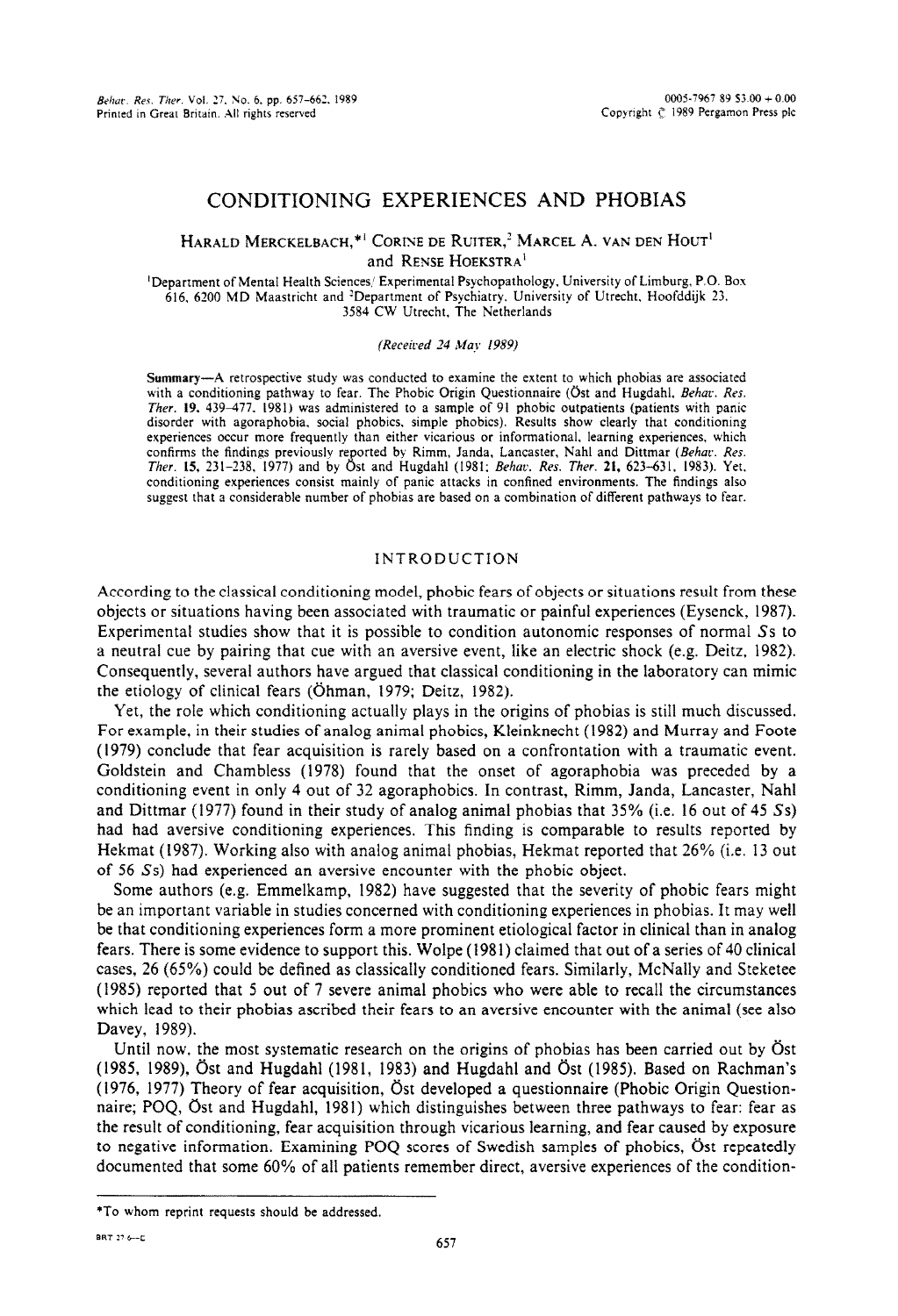ing type. In their sample ( $N = 106$ ) of animal-, social-, and claustrophobic patients,  $\ddot{\text{o}}$ st and Hugdahl (1981) found that 58% of the patients ascribed their phobias to conditioning experiences. 17% ascribed their phobias to vicarious Iearning, and 10% ascribed their phobias to informational learning. This study aiso reported evidence suggesting that animal phobics with a conditioning history score higher on physioIogica1 than on cognitive induces of fear. This provides some support for Rachman's (1977) proposal that a conditioning pathway to fear is likely to result in more severe physiological than cognitive symptoms, whereas the reverse would be true for fears based on indirect pathways to fear (i.e. vicarious or informational learning).

In a subsequent study ( $N = 183$ ), Öst (1985) found remarkably similar percentages for the frequency of conditioning experiences, vicarious learning and informational learning: 65, 14 and 7%, respectively. These findings were, again, replicated by Öst (1989) in a study based on 370 patients. In this study, separate analyses were carried out for each diagnostic subgroup. The conditioning pathway to fear was found to preponderate in all subgroups, but was especially pronounced in agoraphobia (8 1%) and least dominant in blood (45%) and animal (45%) phobias.

Öst's findings are difficult to reconcile with the view that aversive conditioning experiences are rare among phobics (Lazarus, 1971). Indeed, the findings of Öst have been taken as support for a classical conditioning approach to the etiology of phobias (Mineka, 1985; Eysenck, 1987). Mineka (1985), for example, remarked that "to the extent that  $\ddot{O}$ st and Hugdahl's (1981) findings can be replicated in other countries, there is support for the proposition that direct conditioning models are useful for at least a slight majority of cases of severe phobias" (p. 213).

The present study seeks to replicate the findings by Öst and Hugdahl (1981) in a Dutch sample of phobic outpatients. A second issue in the present study is the nature of conditioning experiences in clinical phobias. McNally (1987) rightly remarked that controversy about the role of conditioning experiences in the etiology of phobias is complicated by "different definitions of what qualifies as a conditioning event" (p. 295). Barlow (1988) recently suggested that the conditioning experiences implicated in the study of Öst and Hugdahl (1981, 1983) consist mainly of panic attacks ('false aIarms') in a context which prevents escape rather than painful, traumatic events.

#### METHODS

# *Subjects*

*Ss* were 91 patients (37 male and 54 female) who applied for behavioral treatment at either the Behavior Therapy Unit, RIAGG, University of Limburg or at the Anxiety Disorders Research Project of the Psychiatric Department, University of Utrecht. The patients met DSM-III-R criteria for panic disorder with agoraphobia  $(n = 74)$ , agoraphobia without history of panic disorder  $(n = 1)$ , social phobia  $(n = 10)$ , or simple phobia  $(n = 6)$ . Patients ranged in age from 19 to 60 yr  $(M = 33 \text{ yr})$ . The mean duration of patients' complaints was 78 months (SD = 69 months).

#### *Assessrnen* t

During his or her second visit to either clinic, the patients was asked to complete a Dutch version of the POQ (Öst and Hugdahl, 1981). The POQ consists of two sections. The first section contains 9 items concerning the origins of the phobia: 2 items ask about conditioning experiences, 4 are concerned with vicarious learning, and 3 ask about negative information. The response to each item is quantified in the form of a 2-fold classification  $(1 = yes, 0 = no)$ . On the basis of these scores, fears can be classified as having a conditioning, modeling and/or informational background (Rachman. 1977). Presence of at least one yes-score was considered to be sufficient to assign the patient to the conditioning, modeling, and/or informational group. The second section of the POQ is concerned with physiological and cognitive concomitants of fear. The patient is asked to indicate on visual analog scales (VASs), ranging from 0 (never/not at all) to 10 (always/extremely), the extent to which he/she suffers from 11 physiological symptoms (e.g. flashes, respiratory irregularities) when confronted with the phobic object or situation. Furthermore, the patient is invited to indicate the extent to which he/she experiences 10 negative cognitions (e.g. I will faint. I will lose control) while in the phobic situation.

In addition, each patient was interviewed at which time, among other things, information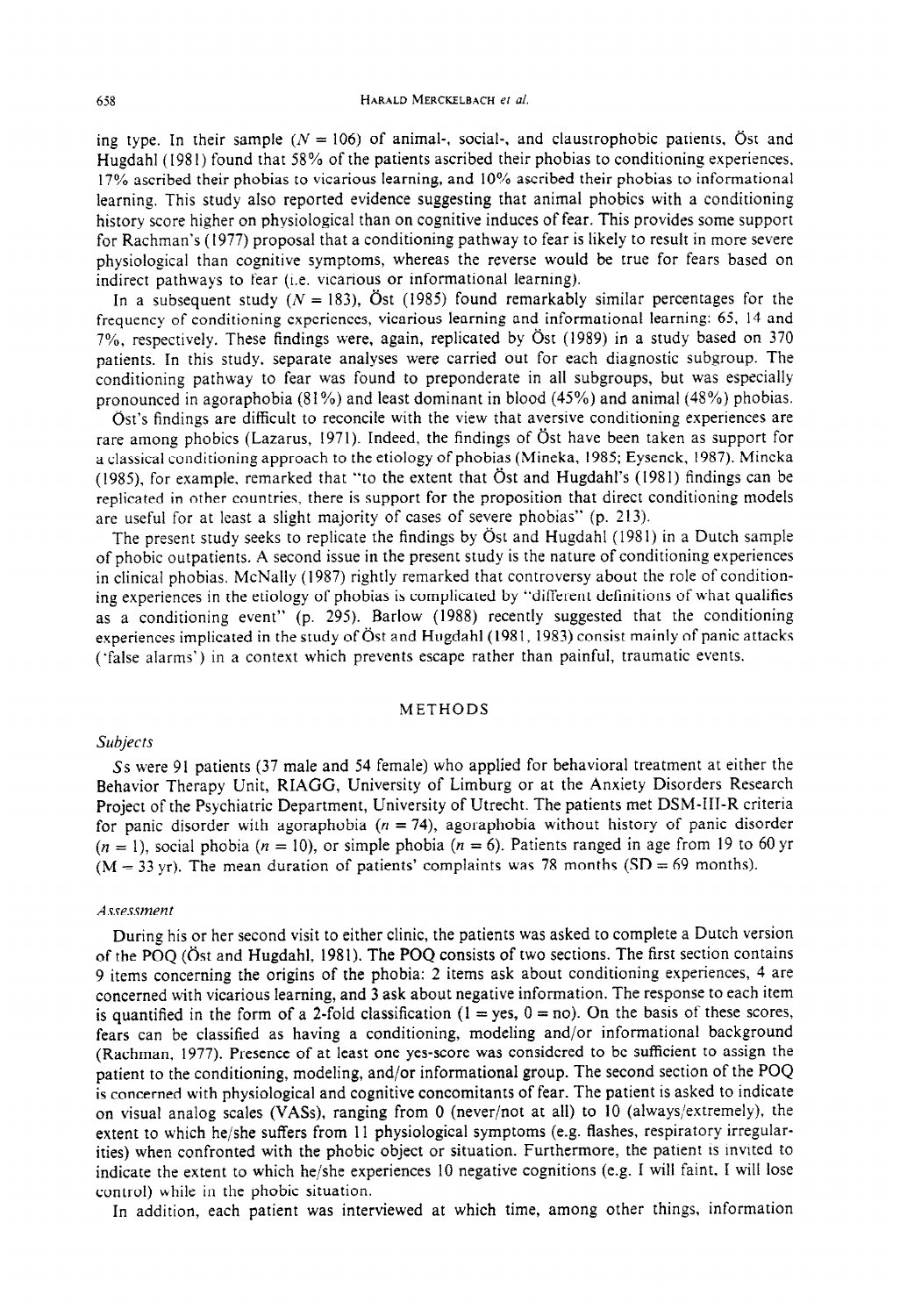Table I. Frequency of conditioning, vicarious learning and informational learning experiences in the sample  $(N = 91)$ 

|                               |  |  | Table 2. Frequency distribution when patients are classified using |  |  |  |  |  |  |
|-------------------------------|--|--|--------------------------------------------------------------------|--|--|--|--|--|--|
| mutually exclusive categories |  |  |                                                                    |  |  |  |  |  |  |

| Pathway to fear        |    | %  | Pathway to fear             |    | $\%$ |
|------------------------|----|----|-----------------------------|----|------|
| Conditioning           |    | 78 | Conditioning-only           |    | 29   |
| Vicarious learning     | 38 | 42 | Vicarious learning-only     | 03 | 03   |
| Informational learning | 41 | 45 | Informational learning-only | 01 | 01   |
|                        |    |    | No recall                   |    |      |
|                        |    |    | Mixed                       | 48 | 53   |

regarding the type of conditioning, modeling, and/or informational experiences, their context etc. was obtained.

#### RESULTS

# *Mode of fear acquisition*

Table 1 shows the number of patients who indicated one or more conditioning, vicarious learning, and/or informational learning experiences. A  $\chi^2$  1-sample test (Siegel, 1956) revealed that conditioning experiences are reported far more frequently than either informational or vicarious learning experiences  $\left[\chi^2(2) = 14.9, P < 0.01\right]$ . It should be noted that the unequal number of items representing the three pathways to fear (i.e. 2 items for conditioning, 4 for vicarious learning, 3 for negative information) works against a frequency distribution in which conditioning prevails.

Table 1 also suggests that there must be a fair number of patients who indicate more than one type of experience. The data shown in Table 2 support this suggestion. In this table patients are classified using mutually exclusive categories. It is worth noting that, 45 out of 48 patients (94%) in the mixed category indicated a combination of conditioning and vicarious and/or informational learning. Only 3 (6%) patients reported both informational and vicarious learning experiences, but no conditioning events. A  $\chi^2$ -test revealed that the frequency in the mixed category significantly outweighs the frequencies in other categories  $[\chi^2(4) = 82.6, P < 0.01]$ . Yet, when  $\chi^2$ -testing was limited to the 'pure' categories of conditioning-only, vicarious learning-only, and informational learning-only, conditioning experiences were found to occur with significantly more frequency  $[x^2]$  $(2) = 38.6, P < 0.01$ .

The 'pure' conditioning category contained 21 patients with panic disorder with agoraphobia, 1 patient with agoraphobia without a history of panic, 2 social phobics, and 1 simple phobic. Closer examination of the interview data (see Table 3) showed that their conditioning experiences were of the following types: DSM-III-R defined panic attacks (18), fainting (3), nausea (2) sweating (2) and startle (1). None of the patients reported having experienced harm or pain inflicted by an external agent. It is worth noting that the conditioning event occurred outside the home in 20 (77%) patients. Seventeen (65%) patients recalled medical (e.g. kidney insufficiency, intestinal illness, pregnancy) or psychological (e.g. divorce, financial problems, death of a relative) factors that possibly contributed to the conditioning experience.

### *Physiological and cognitive concomitants*

For each patient a mean physiological and cognitive index of fear was computed by averaging the VAS-scores on physiological and cognitive items.

| phobic patients $(n = 26)$ |                      |                 |               |                 |                             |
|----------------------------|----------------------|-----------------|---------------|-----------------|-----------------------------|
| Context                    | Panic attack<br>(18) | Fainting<br>(3) | Nausea<br>(2) | Sweating<br>(2) | Startle<br>$\left(1\right)$ |
| At work/school (6)         |                      |                 |               |                 |                             |
| In a shop $(2)$            |                      |                 |               |                 |                             |
| In a street $(4)$          |                      |                 |               |                 |                             |
| Other situations           |                      |                 |               |                 |                             |
| Outside home* (7)          |                      |                 |               |                 |                             |
| Alone at home $(5)$        |                      |                 |               |                 |                             |
| At home, but not           |                      |                 |               |                 |                             |
| alone (1)                  |                      |                 |               |                 |                             |

Table 3. Types of conditioning experiences and their environmental context as reported by

\*Church. train etc.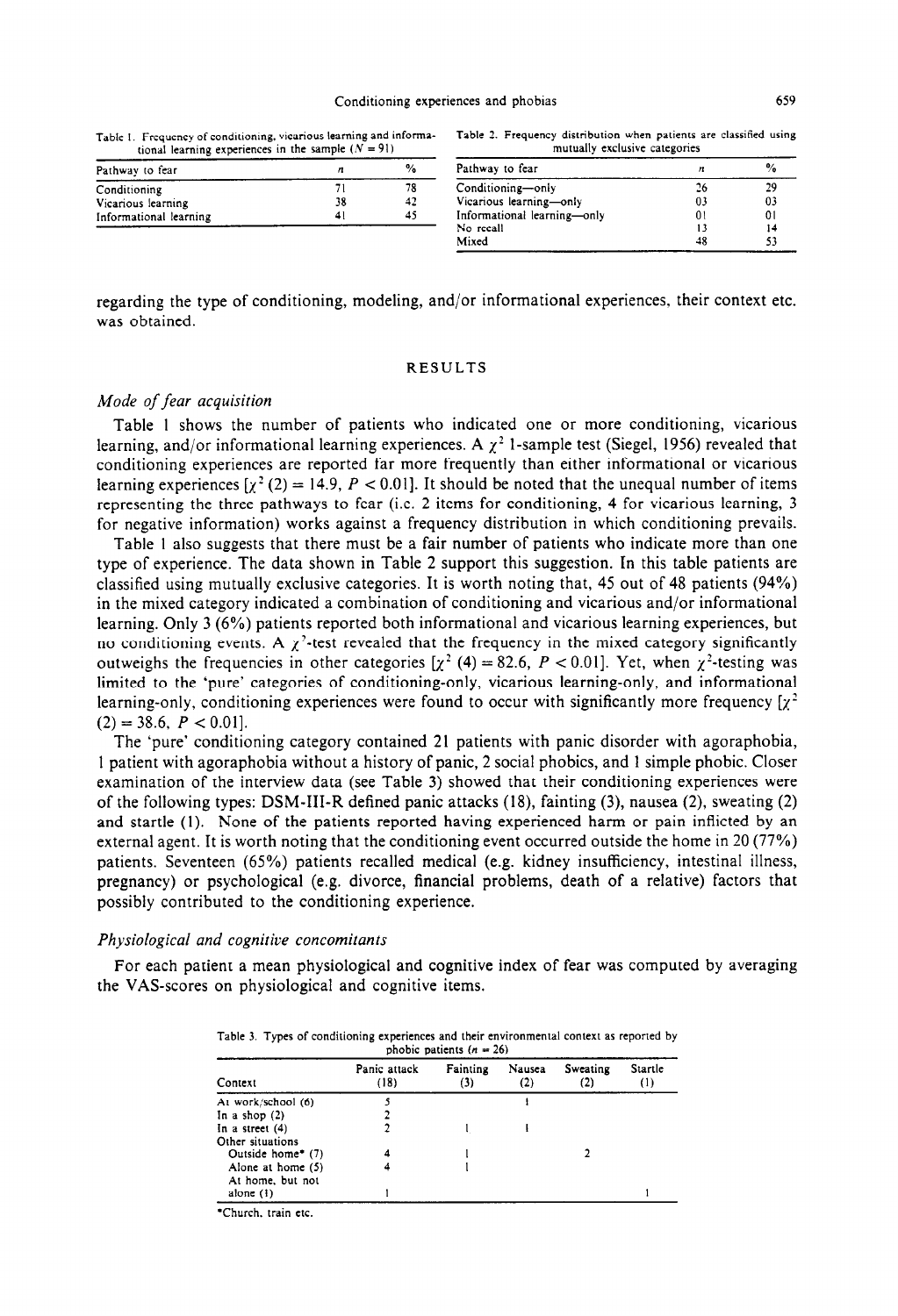Table 4. Mean ratings of physiological and cognitive symptoms of patients with a direct (conditioning) or patients with an indirect (informational~vtcanous learning) fear acquisition. Standard dewa-

|                 |    | tions are given between parentheses |                       |
|-----------------|----|-------------------------------------|-----------------------|
| Pathway to fear | n  | Physiological<br>symptoms           | Cognitive<br>symptoms |
| Conditioning    | 26 | 5.4(2.1)                            | 4.9(2.5)              |
| Indirect        |    | 5.4(2.8)                            | 4.1(2.4)              |

Table 4 shows the mean scores of patients in the 'pure' conditioning category and those in the indirect acquisition category (i.e. 'pure' vicarious/learning. 'pure' informational learning and combined vicarious informational learning category). t-Tests yiefded no significant differences [for all comparisons:  $t(31) < 1$ .

When the 'pure' categories were collapsed into one group ( $n = 30$ ) and compared to the 'mixed' category ( $n = 48$ ), there was a tendency for patients in the 'mixed' category to score higher than patients in the 'pure' category on physiological and cognitive symptoms. The means of 'mixed' and 'pure' patients were 6.1 (SD = 2.0) and 5.5 (SD = 2.2)  $[t(76) = -1.21, P = 0.12, 1-tailed]$  for physiological symptoms, and 5.7 (SD = 2.4) and 4.9 (SD = 2.5)  $[t(76) = -1.37, P = 0.08, 1-tailed]$ for cognitive symptoms.

## **DISCUSSION**

Three conclusions can be drawn from the results presented above. First, in accord with earlier studies (Rimm *et al.,* 1977; Öst and Hugdahl, 1981), it was found that conditioning experiences are common among phobic patients. If the overall frequency of conditioning experiences (i.e. 78%) is considered, the present study can be taken as a successful replication of findings reported by  $\ddot{\text{O}}$ st and Hugdahl (1981, 1983). However, if patients with 'pure' exclusive pathways to fear are considered, the frequency of conditioning experiences (i.e. 29%) is more in line with data reported by Rimm *et ai.* (1977). Thus, an important conclusion drawn from the present data is that the frequency of conditioning experiences found in a sample of phobics depends partially on the way in which these experiences are categorized (overall vs exclusive). Yet, whichever classification is chosen, it is clear that the present findings and those reported by Rimm et al. (1977) and by  $\ddot{O}$ st and Hugdahl (1981) seem to cast doubt on the view that conditioning events play a negligible role in the etiology of phobias (Lazarus, 1971). Bearing in mind the limitations of retrospective studies, these findings seem to support the validity of experimental attempts to mimic phobias by using a classical conditioning procedure (e.g. Deitz, 1982; Malloy and Levis, 1988). However, it should also be noted that the conditioning experiences reported by the patients in the present study are certainly not of the same type as the aversive electric shock commonly employed in laboratory conditioning. In fact, it was found that a majority of the conditioning experiences fit very well with Barlow's (1988) 'false alarm' hypothesis. Most of the conditioning experiences our patients reported consisted of panic attacks which had occurred in a context in which escape was difficult.

Although it cannot be ruled out that in some monosymptomatic phobias, painfui unconditioned stimuli play a crucial role (e.g. dental phobias; Davey, 1989), the data presented above indicate that, in the more complex phobias, frightful interoceptive sensations serve as conditioning experiences, The fact that for a majority of patients {i.e. 65%), these frightful sensations are precipitated by medical or psychological factors is in agreement with previously reported results (Burglass, Clarke, Henderson, Krietman and Presley, 1977). There is, however, one important problem with the view that acute panic attacks or aversive bodily sensations may serve as unconditioned stimuli promoting situational fears. It is far from settled that panic differs qualitatively from fear. Indeed, a strong case can be made for considering panic as intense anxiety (Ehlers and Margraf, 1989). To the degree that this view is correct, the etiology of (agora)phobias would not be fully elucidated by the somewhat question begging statement that phobias date back to the first occurrence of intense fear. Why do first panics occur and why do the majority of them occur outside the home in potentially agoraphobic places? Psychological models fare well when it comes to explaining the dynamics of the panic episode and its consequences (Franklin, 1987). Yet, the specific relation between panic and agoraphobia remains to be clarified. Are humans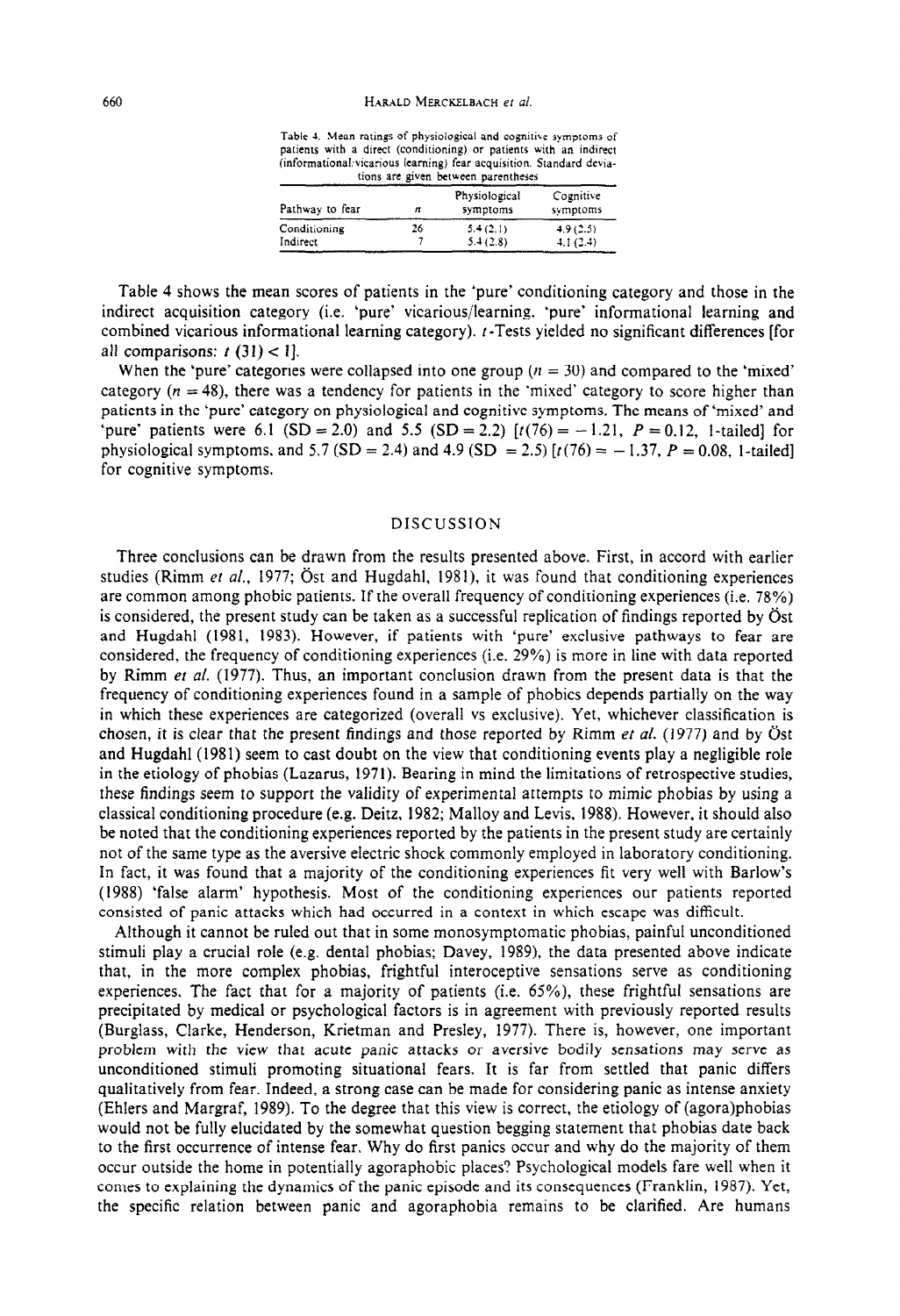biologically prepared to respond hyperalert to bodily sensations when these sensations occur in extra-territorial places (Marks, 1987)? *Post hoc,* this view fits much of the data but controlled evidence is sparse (van den Hour, Lavy, Boek, Dieren, de Jong, Lulofs and Merckelbach, 1989).

Second, a point that has not yet received much attention in discussions about pathways to fear is the possibitity that clinical fears are the result of conditioning, vicarious and/or informationa learning operating jointly. In the present study, 53% of patients reported having had more than one type of experience. Of course, it is possible that this percentage is somewhat inflated. For example, it may be that patients with an upsetting modeling experience not only react positively to questions concerning vicarious learning but also to questions concerning conditioning. Indeed, experimental conditioning studies (e.g. Hygge and Öhman, 1978; Mineka, 1987) have provided solid evidence that vicarious learning experiences can act as unconditioned stimuli. Even if it is accepted that the percentage of mixed experiences found in this study is overestimated, there are reasons to consider the 'mixed' pathways to fear a real and clinically relevant possibility. The present data showed a tendency for patients with a 'mixed' pathway to report more intense cognitive and physiological symptoms than patients with a 'pure' pathway.

Third, we found no evidence for Rachman's (1977) suggestion that phobias based on conditioning are dominated by physiological symptoms, whereas indirectly acquired phobias are dominated by cognitive symptoms. This negative finding is in line with the results reported by Ost and Hugdahl (1983) whose patient sample was highly similar to the sample of the present study in that it also consisted mainly of agoraphobics. These authors found no systematic relationship between mode of acquisition and loadings on anxiety components. However, in a sample of animal phobics, Öst and Hugdahl (1981) did find some evidence for the suggestion that a conditioning background is associated with physiological symptoms, while indirect fear acquisition is associated with cognitive symptoms. Thus, a relationship between mode of acquisition and symptoms, possibly depends on the type of phobia studied. Further, from Ost's evidence (1985), it can be concluded that Rachman's suggestion about an association between mode of fear acquisition and symptoms is potentially fruitful when the outcomes of different behavioural treatments are analysed.

In summary, the present study found that conditioning experiences are frequently reported by phobic patients. In all cases, the conditioning experiences were found to consist of frightful bodily sensations. Furthermore, the findings suggest that these experiences often operate jointly with vicarious and/or informational Iearning. This points to the necessity to take 'mixed' or combined pathways to fear into account.

### REFERENCES

Barlow D. H. (1988) Anxiety and its Disorders. Guilford Press, New York.

- Burglass B., Clarke J., Henderson A. S., Kreitman N. and Presley A. S. (1977) A study of agoraphobic housewives. *Psycl Med. 17, 73-86.*
- Davey G. C. L. (1989) Dental phobias and anxieties: evidence for conditioning processes in the acquisition and modulation of a learned fear. *Behav. Res. Ther.* 27, 51-58.
- Deitz S. R. (1982) individual differences in electrodermal response conditioning and self-report of discomfort: a phobia analogue. *Physioi. Psyhot. 21, 239-245.*
- Ehlers A. and Margraf J. (1989) The psychophysioiogical model of panic attacks. In *Anxiety Disorders. Annual Series of European Research in Behmiour Therapy* (Edited by Emmalkamp P. M. G.), Vat. 4. Swets, Lisse,

Emmelkamp P. M. G. (1982) Phobic and Obsessive Compulsive Disorders: Theory. Research and Practice. Plenum Press. New York.

Eysenck H. J. (1987) Behavior therapy. In *Theoreriral Foundafions of Behavior Therapy* (Edited by Eysenck H. J. and Martin I.), pp. 3-35. Plenum Press, New York.

Franklin J. A. (1987) The changing nature of agoraphobic fears. Br. J. *clin. Psyhoi. 26, 127-133.* 

Goldstein A. J. and Chambless D. L. (1978) A reanalysis of agoraphobia. Behac. *Ther. 9, 45-51.* 

Hekmat H. (1987) Origins and development of human fear reactions. 1. Anx. *Disord. 1, 197-218.* 

van den Hout M. A., Lavy I., Boek C., van Dieren A., de Jong P., Lulofs R. and Merckelbach H. (1989) Aversive events in agoraphobic and non-agoraphobic places: some indications of prepared responding. Submitted for publication.

Hugdahi K. and C)st L. G. (1985) Subjectively rated physioiogical and cognitive symptoms in six different clinical phobias. *Person. indicid. Dig: 6, 175-188.* 

Hygge S. and Ghman A. (1978) Modeling processes in the acquisition of fears: vicarious electrodermal conditioning to fear-relevant stimuli. J. *Person. Sot. Psychoi. 36, 271-279.* 

- Kleinknecht R. A. (1982) The origins and remission of fear in a group of tarantula enthusiasts. *Behac. Res. Ther. 20, 437-443.*
- Lazarus A. A. (1971) *Behaviour Therapy and Beyond*. McGraw-Hill, New York.
- McNally R. J. (1987) Preparedness and phobias: a review. Psychol. Bull. 101, 283-303.